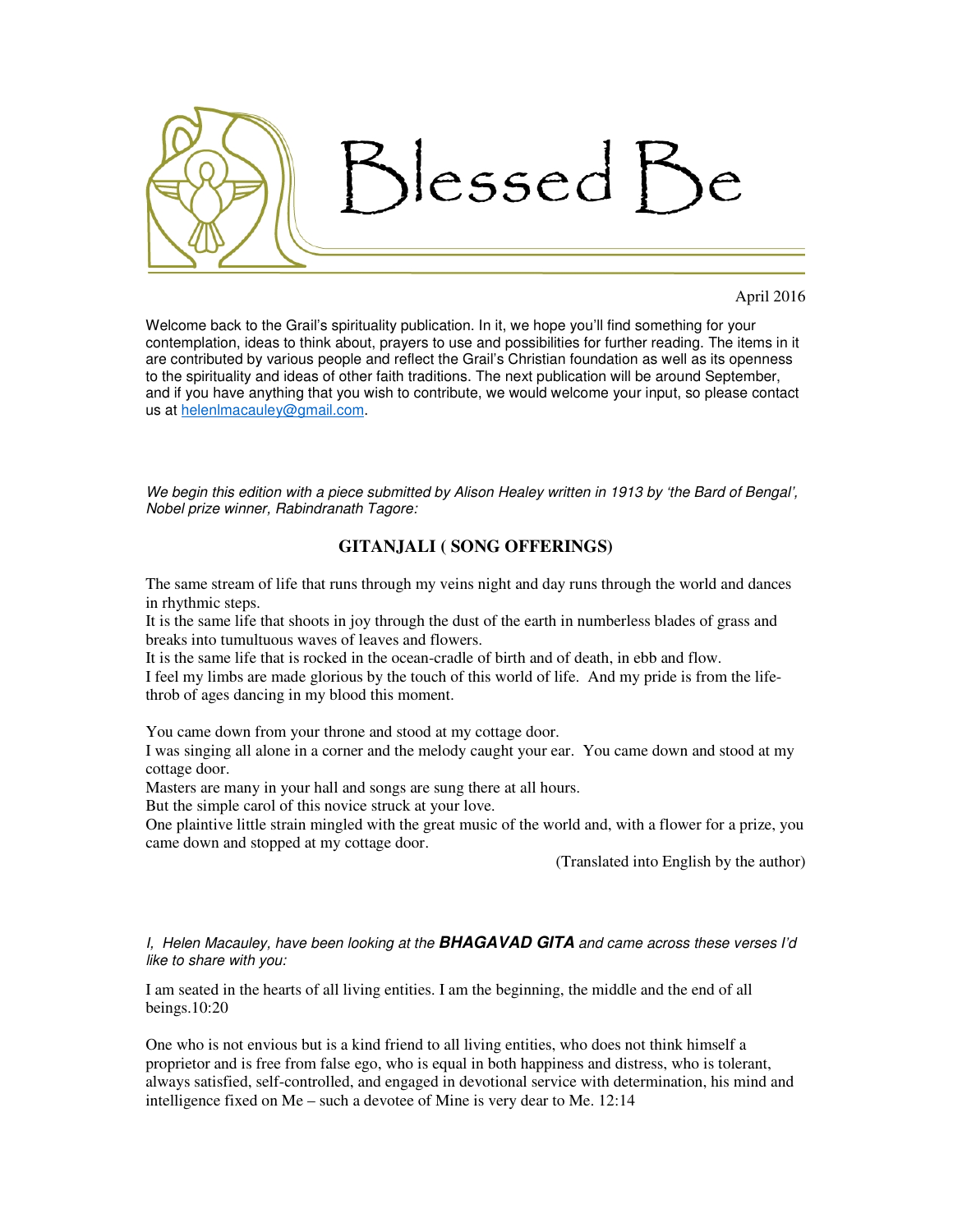Abandon all varieties of religion and just surrender unto Me. I shall deliver you from all sinful reactions. Do not despair. 18:66.

*From Anne Day we have a reflection on the other Mary written by Good Samaritan Sister, Patty*  Fawkner, who is an adult educator, writer and facilitator. Patty has an abiding interest in justice and *spirituality. Her formal qualifications are in arts, education, theology and spirituality.* 

## **MARY MAGDALENE: FRIEND, ICON, MODEL**

I thank my father for my friendship with Mary Magdalene. I was a young woman when, after a brief illness, my father died of cancer. It was the first time I'd lost a loved one. I was devastated. My gnawing grief for my darling Dad made me interpret well-meaning words of sympathy as hollow pious platitudes. God seemed nowhere to be found. I felt nothing of God's comfort. Unbelievably naïve, I had expected God to shield me from normal human grief because I was a person of faith – I was a nun for heaven's sake!

Many months after Dad's death I went on a weekend retreat and the wise old monk who guided me suggested I read Chapter 20 of John's Gospel and spend time with Mary Magdalene in the garden on the morning of Jesus' resurrection.

The story is well-known and well-loved. A grieving Mary goes to the tomb. The body of Jesus is not there. Still weeping, she encounters a mysterious figure whom she mistakes for the gardener. He calls her by name. She re-discovers her Beloved. He tells her not to cling onto him but to go and tell the good news of his resurrection to his disciples. 'I have seen the Lord', she rejoices.

Something shifted in me as I spent time with Mary. Somehow, inchoately, I felt God calling *me* by name. Somehow God was present in my emptiness. Like Mary, I couldn't cling onto a former idea of God. I had to, in Anthony de Mello's words, 'empty out my teacup God'. I had to find a new, more adult image of God. Instead of a Mr Fix-it God who did not honour my grieving humanity, I found a more mysterious God, a presence in emptiness, a bright darkness, a God who grieved *with* me. I was grateful to Mary Magdalene but still didn't really know her.

Years earlier, I had seen Cecil B. DeMille's movie, *The King of Kings*, where Mary Magdalene first appears as a bejewelled, breast-plated courtesan driving a chariot drawn by – what else – five plumed zebras! She is hurrying to meet her lover, Judas Iscariot, who she hears has become 'distracted' by some carpenter turned preacher. I laughed at Cecil B. DeMille's fertile imagination but still accepted uncritically the Christian tradition's stereotype of Mary as the infamous scarlet woman who turned her life around upon meeting Jesus.

Scripture study over the years has led me to discover who Mary Magdalene is and who she is not. The more the real Mary Magdalene is allowed to 'stand up', the more significance she has for me, not only as a friend, but also as an icon of what women's role in the Church is and could be.. Scripture scholars agree that there is not a shred of evidence that Mary was a prostitute. There are at least six or seven different Marys in the Scriptures and they get marvellously muddled.

Each Gospel writer portrays Mary Magdalene as the first witness to the resurrection and the first to announce this publicly. The definition of an apostle is one who has encountered the risen Lord and proclaims that Good News. In the earliest Christian tradition, Mary is therefore rightly celebrated, not as prostitute but as 'Apostle to the Apostles'..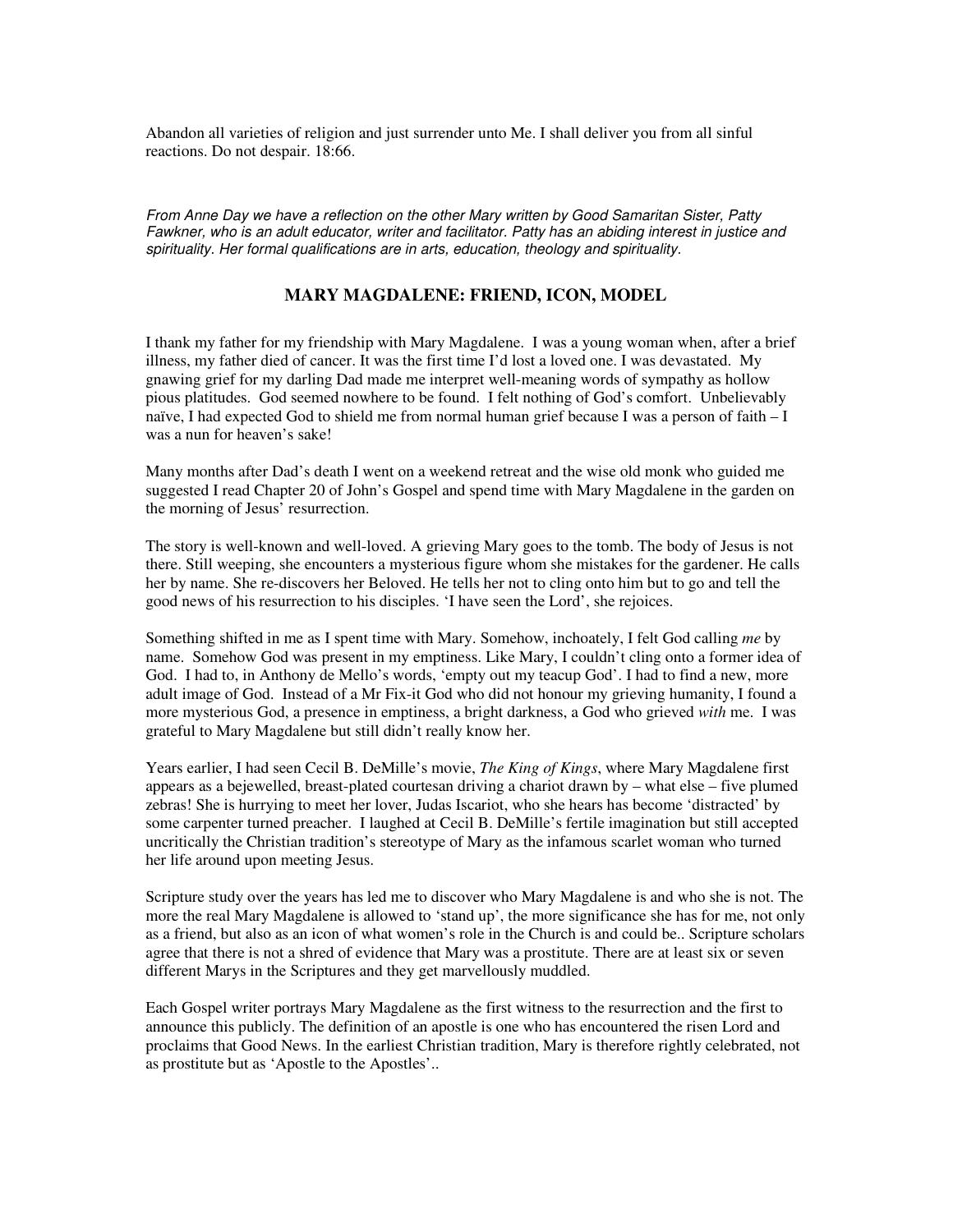Mary was chosen for this special role because, I believe, she stood with Jesus in his suffering. Unlike the male disciples who, apart from the Beloved Disciple, fled or drew a weapon in the garden or denied Jesus, Mary endured the brutal horror of Jesus' crucifixion. She does not flee. She does not fight. She does not flinch. Like so many women after her, she gives practical expression to her faith in Jesus. She sits opposite the tomb till dark and then early the next morning comes to the tomb with spices to anoint the body.

We know that female community leaders and spiritual guides were not uncommon in the early Church. But as soon as the Christian community became part of the establishment, women became more marginalised. Patriarchy minimalised them. Within a few centuries, Mary the 'Apostle to the Apostles' was forgotten and Mary the former prostitute became entrenched in official Church teaching and in popular imagination.

As Mary Magdalene's star waned, the other Mary, Mary of Nazareth, the mother of Jesus, shone. The two Marys demonstrate the Church's tendency to either put women on a pedestal or relegate them and discount the legacy of their spiritual leadership. Mary of Nazareth is firmly on the pedestal. Dressed in virginal blue, she retains her spirituality but is stripped of her sexuality. Mary of Magdala, the relegated one, retains her sexuality but has been stripped of her spiritual influence. Her name, Magdalene, continues to be mythically associated with female sinfulness. She continues to be ignored as 'Apostle to the Apostles'..

The institutional Church has an abject record of recognising women's spiritual leadership. In the Catholic liturgical calendar there are about 200 feast days for holy men and women, and only one in five are women; and a quarter of that 20% belong to Mary, the mother of God. The greater majority of the remaining women are either virgins or religious – hardly the profile of the majority of women in the Church.

We have yet to balance spirituality and sexuality in the Church especially in regard to women. Women's leadership and spiritual influence will be compromised until we do. Pope John Paul II loved putting women on a pedestal. He spoke often about women's 'feminine genius' but preferred that they remain in the private sphere of kitchen or cloister.

However, there are positive signs with Pope Francis, who said in an address for International Women's Day, that 'a world where women are marginalised is a sterile world'. "Women have the capacity to see otherwise', he said. They 'ask questions that men never think of.' Of course they do! Their experience is different. Their perspectives and insights are different. Women have tended to start from their own experience of God, rather than theory about God. This is what Mary Magdalene does. 'I have seen the Lord', she says, and tells the other disciples what her Beloved said to her.

Repeatedly Pope Francis has said that the Church needs women's wisdom and contribution in all spheres of Church life including decision-making. The critical issue, however, is how to break the nexus between decision-making and ordination. Pope Francis acknowledged this in his first major document *Evangelii Gaudium*, but worryingly, has not as yet made any significant structural moves to rectify the situation.

For me, Mary Magdalene represents all the unrecognised but spiritually significant women and men in the Church. She invites me to enter Jesus' suffering and not shirk. She calls me to encounter the Risen One in my prayer. She challenges me to be a Good News person who proclaims fiercely and boldly not herself, but the One whom she has seen, the One who sends her. She has much to teach us about God's inclusive, incredible love for the relegated, the disparaged and dispossessed

(First published in *The Good Oil* July 2015, the e-magazine of the Good Samaritan Sisters, reprinted here with permission, www.goodsams.org.au )

.